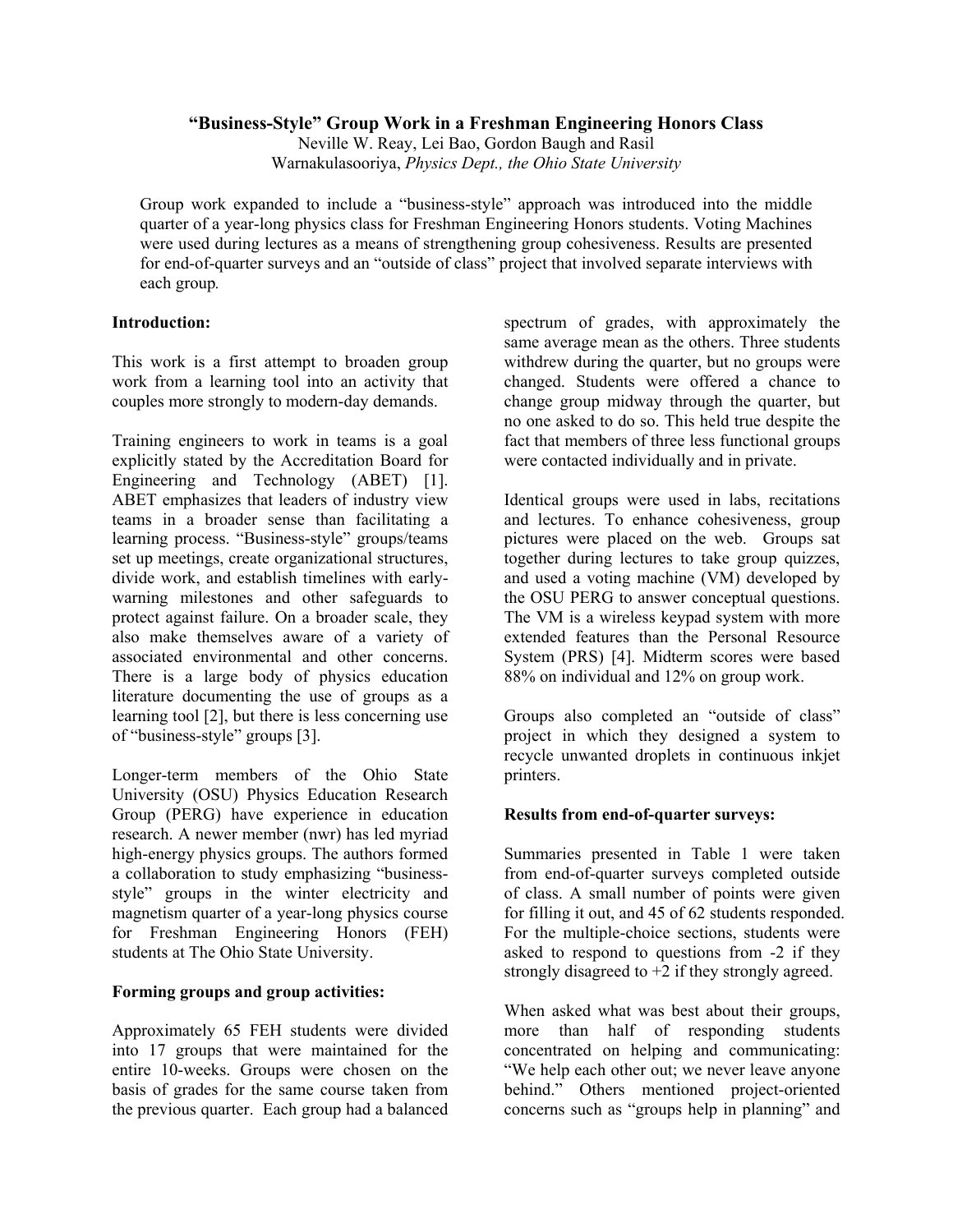in "getting things done." When asked what was least beneficial, comments varied but frequently mentioned difficulty of getting together and not meeting enough. Few students had anything negative to say about group work.

| Question | -2 |   |   |    |    | Mean |
|----------|----|---|---|----|----|------|
|          |    |   | q | 20 | 13 | 0.96 |
|          |    |   |   |    | 34 | 1.59 |
|          |    | 8 |   | 15 |    | 0.45 |
|          |    |   |   | 15 | 18 | 0.84 |
|          |    |   |   | 22 |    | 1.00 |

Table 1 summarizes 45 student responses to selected end-of-quarter survey questions:

# *Selected Group Work Questions:*

(1) Having the same group in lecture, recitation and lab has helped me better learn physics.

(2) Having the same group in lecture, recitation and lab has helped my group become a better team.

*Selected Voting Machine Questions:* 

(3) It bothers me when technical problems cause us to waste time.

(4) I like using the voting machine.

(5) Working in groups on the voting machine helps me.

Students enjoyed working in groups and believed that groups helped in learning physics. They strongly believed that using the same groups in all parts of the course benefited team development. It has been shown by others that working in properly structured groups can enhance learning [2]. One of the goals of this study was to determine whether emphasis on groups in all sectors of the course enhanced group cohesiveness. Students felt that it did.

Students also made positive comments about the VM system such as; "The Voting Machine allows groups to communicate and teach each other." However, they were bothered by technical difficulties and wasted time.

An upgraded VM system has been used by individual students with even more positive results in the winter 2004 electricity and magnetism quarter of the same course. Results will be presented in a subsequent paper.

Feelings in the 2003 course were strong on two other issues.

Students favored having a series of simple questions that guide them to some major concept rather than relying on a single complex question that does the same thing. Integrated over the class, students felt that the percentage of each type should be 61% to 39%. Extensive research already exists on this topic [5].

Also, even if every group correctly answers a question one should not assume that all members understand the concept. Each question was answered with one of 3 possible confidence levels. At the start of the quarter, questions that all groups answered correctly and with high confidence were not discussed. Unfortunately, many students hadn't understood and had deferred to group experts. After several complaints in a mid-course survey, every question was at least briefly discussed.

### **Group Project:**

Midway through the quarter, students were assigned a group project: "Design the deflection method for a continuous-flow Ink Jet Printer." Continuous flow printers as shown in Figure 1 are used to cover large areas, such as for a billboard. Desired drops move in a straight line downward onto the paper, while unwanted drops are deflected into a recirculation gutter.

One commercial technique uses a charging cylinder employed during drop formation. If the cylinder is switched positive, negative image charges form on the drops and are retained as they separate from the nozzle. Drops can then be deflected into a gutter using oppositelycharged parallel plates.

Students were told that they not only had to develop a technique, but that their report had to sell management if they wanted their project to survive. This is a classic real-world situation not always addressed in the classroom.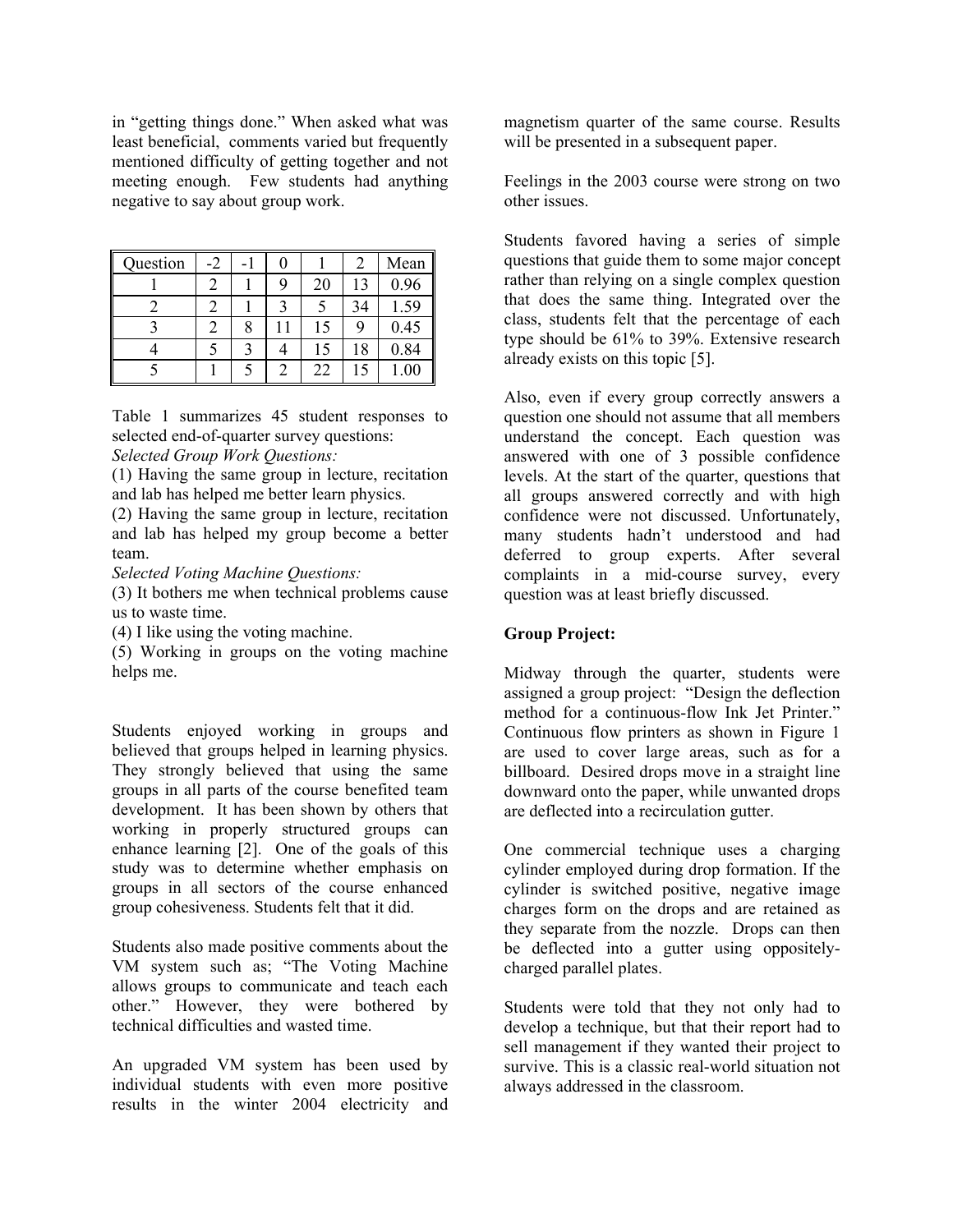Groups also had to decide how far to deflect drops, and whether they could achieve that Piezo-electric constrictor applies deflection in 5 millimeters of vertical travel. pressure to the reservoir, causing ink to shoot out. <u> Martin Martin St</u> Ink reservoir Ink stream Your system goes here. Unwanted drops Formation of ink must be deflected into a gutter in the 5 mm of vertical travel. drops Billboard

Figure 1. This sketch was taken from the inkjet project description given to the students.

A week after the project was assigned, the instructor (nwr) conducted hour-long interviews with each of 17 groups. A prior discussion of the project during lecture had emphasized common features of business style groups such as creating an organizational structure with a leader, holding regular meetings, dividing work and creating a time line with benchmarks.

The first 15 minutes of each interview were devoted to a survey containing questions designed both to guide groups in forming a "business style" team and to ascertain whether they already had done so. Students were then asked to discuss the project with each other, and the instructor participated only if the group seemed to be floundering. During the final 15 minutes, the students were left alone to perform group activities such as selecting a leader, establishing a time and place for the next meeting and distributing work for people to bring to that meeting .

During the survey, groups were asked whether they had met as a group in person and/or by email to discuss the project, chosen a project leader, divided work and/or established a time schedule. They were queried as to whether individuals in the group had searched the web, read the book for inkjet material, or thought about the project in any way. They also were asked if they had met outside of class as a group for any reason prior to the interview.

All but a few students had thought about the project as individuals, and almost half had searched the web. However, none of the 62 students had looked at the textbook [6], which contained a brief discussion of inkjet deflection.

 Seven of 17 groups had discussed the project for a few minutes before and after classes. However, prior to the interviews only one group had met outside of class for the project or any other reason, class-related or otherwise.

That group also was the only one out of seventeen that had selected a project leader prior to the interview. Most students thought of a leader as someone that gives orders rather than a facilitator who keeps projects on track.

Only two groups had devised any sort of time schedule, and only four had made an attempt to divide work.

Almost all of the students had participated in team sports, clubs or other activities that used skills useful for business-style groups. However, students had not connected these skills to the classroom. Most seemed to feel that working in groups was a "*classroom contrivance"*, as contrasted to something useful for their careers.

After their interviews, students became energized. By the end of the project, all groups had met outside of class 3 or more times. Thirteen of the groups had chosen leaders,